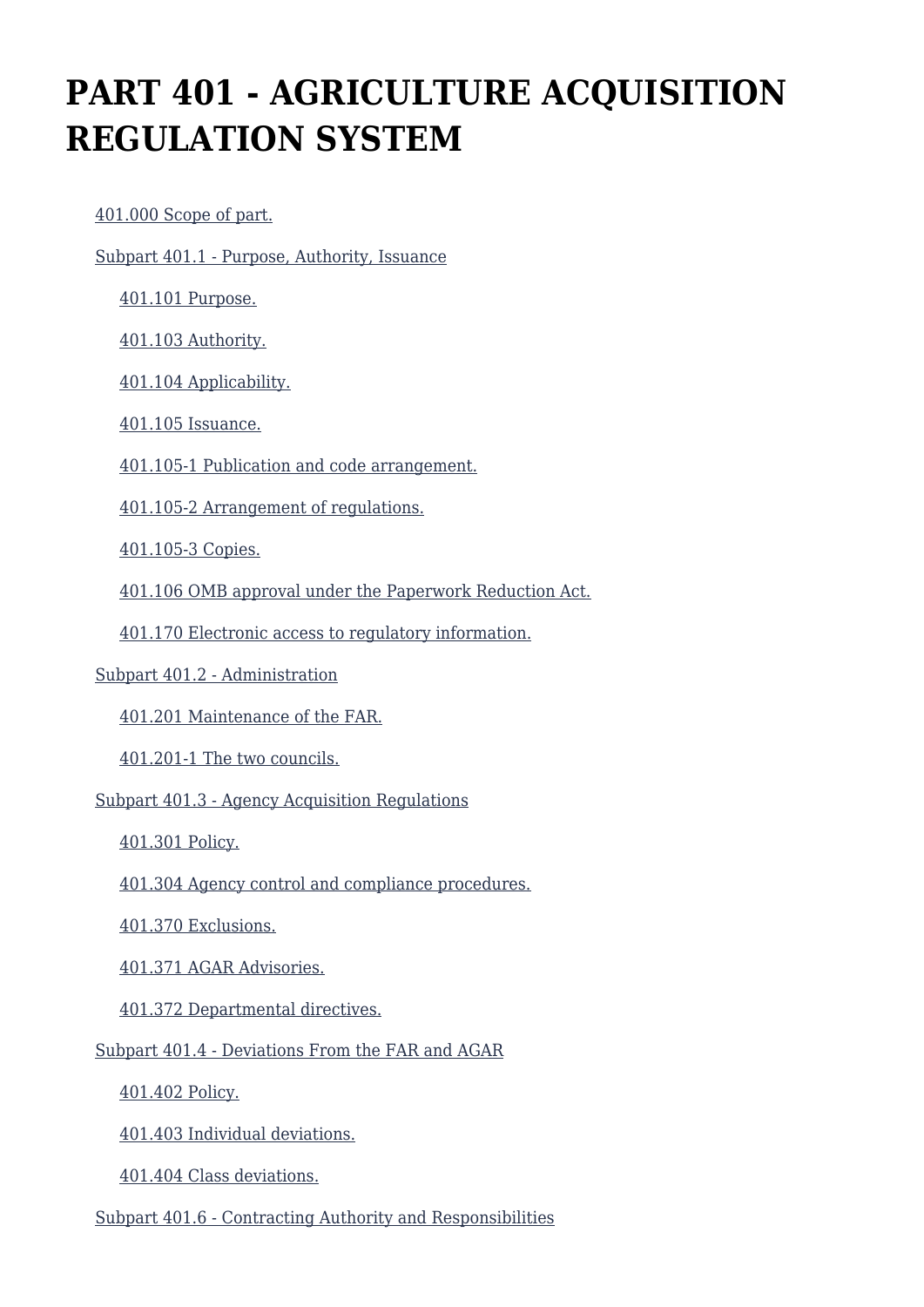[401.601 General.](https://origin-www.acquisition.gov/%5Brp:link:agar-part-401%5D#Section_401_601_T48_402112511)

[401.602 Contracting officers.](https://origin-www.acquisition.gov/%5Brp:link:agar-part-401%5D#Section_401_602_T48_402112512)

[401.602-3 Ratification of unauthorized commitments.](https://origin-www.acquisition.gov/%5Brp:link:agar-part-401%5D#Section_401_602_3_T48_402112513)

[401.603 Selection, appointment, and termination of appointment.](https://origin-www.acquisition.gov/%5Brp:link:agar-part-401%5D#Section_401_603_T48_402112514)

[401.603-1 General.](https://origin-www.acquisition.gov/%5Brp:link:agar-part-401%5D#Section_401_603_1_T48_402112515)

### **401.000 Scope of part.**

This part presents basic policies and general information about the Department of Agriculture's (USDA) Acquisition Regulation, subsequently referred to as the AGAR. The AGAR is an integral part of the Federal Acquisition Regulations System.

### **Subpart 401.1 - Purpose, Authority, Issuance**

#### **401.101 Purpose.**

(a) The AGAR provides for the codification and publication of uniform policies and procedures for acquisitions by contracting activities within USDA.

(b) The purpose of the AGAR is to implement the Federal Acquisition Regulation (FAR), where further implementation is needed, and to supplement the FAR when coverage is needed for subject matter not covered in the FAR. The AGAR is not by itself a complete document, as it must be used in conjunction with the FAR.

#### **401.103 Authority.**

The AGAR and amendments thereto are issued under 5 U.S.C. 301 and 40 U.S.C. 486(c). The Senior Procurement Executive (SPE) has the delegated authority to promulgate Departmental acquisition regulations.

#### **401.104 Applicability.**

The FAR and AGAR apply to all USDA acquisitions of supplies and services (including construction) which obligate appropriated funds, unless otherwise specified in this chapter or excepted by law.

#### **401.105 Issuance.**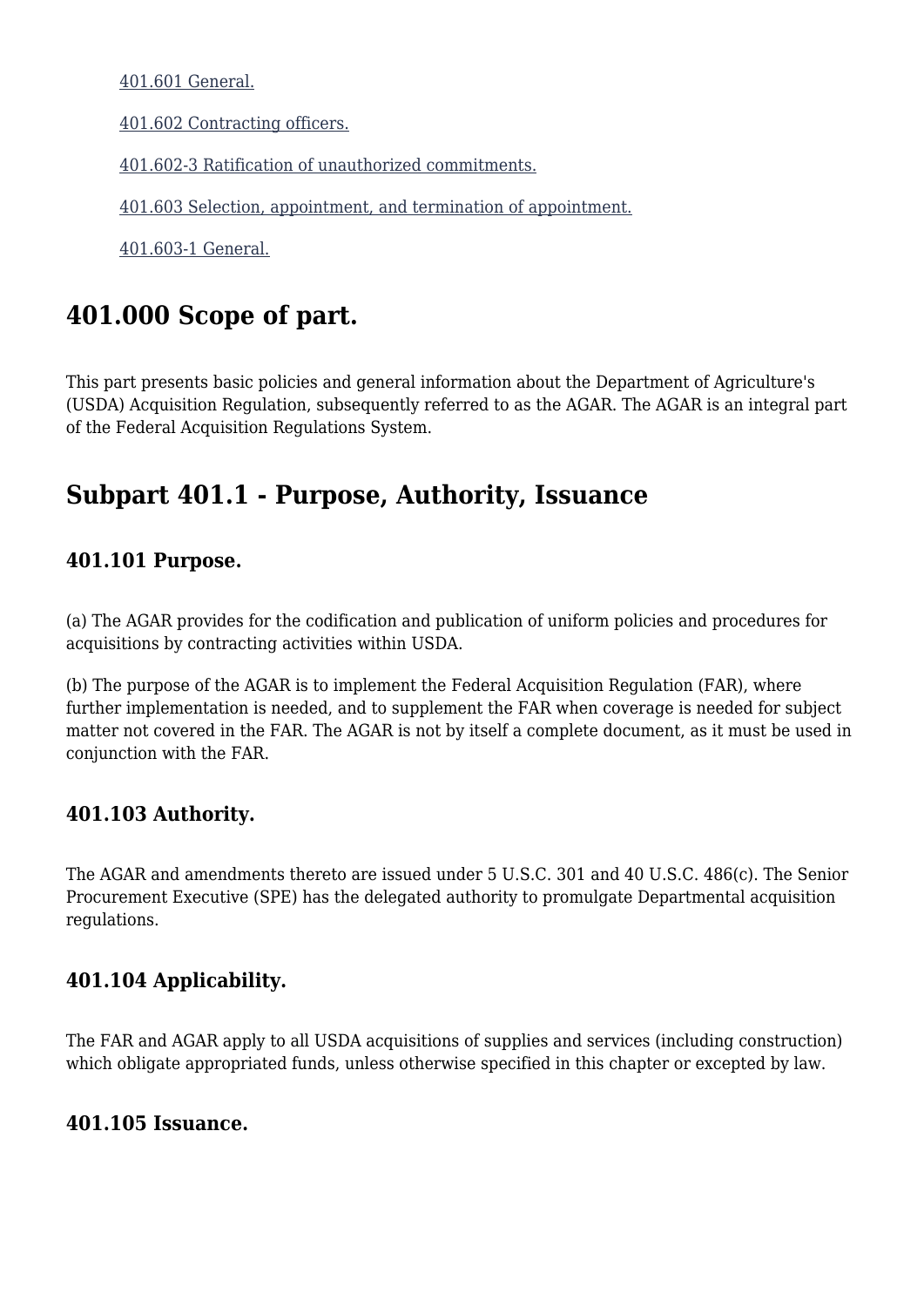#### **401.105-1 Publication and code arrangement.**

(a) The AGAR is codified in the Code of Federal Regulations (CFR) as Chapter 4 of Title 48, Federal Acquisition Regulations System, to implement and supplement Chapter 1 which constitutes the FAR. Parts 400 through 499 have been assigned to USDA by the Office of the Federal Register.

(b) The AGAR and its subsequent changes are published in:

(1) Daily issues of the Federal Register,

(2) Cumulative form in the CFR, and,

(3) Electronic form on the USDA Departmental Administration Procurement Homepage (see 401.170).

(c) Section 553(a)(2) of the Administrative Procedure Act, 5 U.S.C. 553, provides an exception from the standard public rulemaking procedures to the extent that the rule involves a matter relating to agency management or personnel or to public property, loans, grants, benefits, or contracts. In 1971, Secretary of Agriculture Hardin announced a voluntary partial waiver from the Administrative Procedure Act exception, and USDA agencies generally are required to provide notice and an opportunity for public comment on proposed rules (36 FR 13804, July 24, 1971). The AGAR has been promulgated and may be revised from time to time in accordance with the rulemaking procedures of the Administrative Procedure Act. The USDA also is required to publish for public comment procurement regulations in the Federal Register, pursuant to the Office of Federal Procurement Policy Act (41 U.S.C. 418b), and FAR 1.301.

#### **401.105-2 Arrangement of regulations.**

AGAR coverage parallels the FAR in format, arrangement, and numbering system. However, subdivisions below the section and subsection levels may not always correlate directly to FAR designated paragraphs and subparagraphs.

#### **401.105-3 Copies.**

Copies of the AGAR published in CFR form may be purchased from the Superintendent of Documents, Government Printing Office, Washington, D.C. 20402. Requests should reference Chapter 4 of Title 48 CFR.

#### **401.106 OMB approval under the Paperwork Reduction Act.**

The following OMB control numbers apply to USDA solicitations and specified information collections within the AGAR: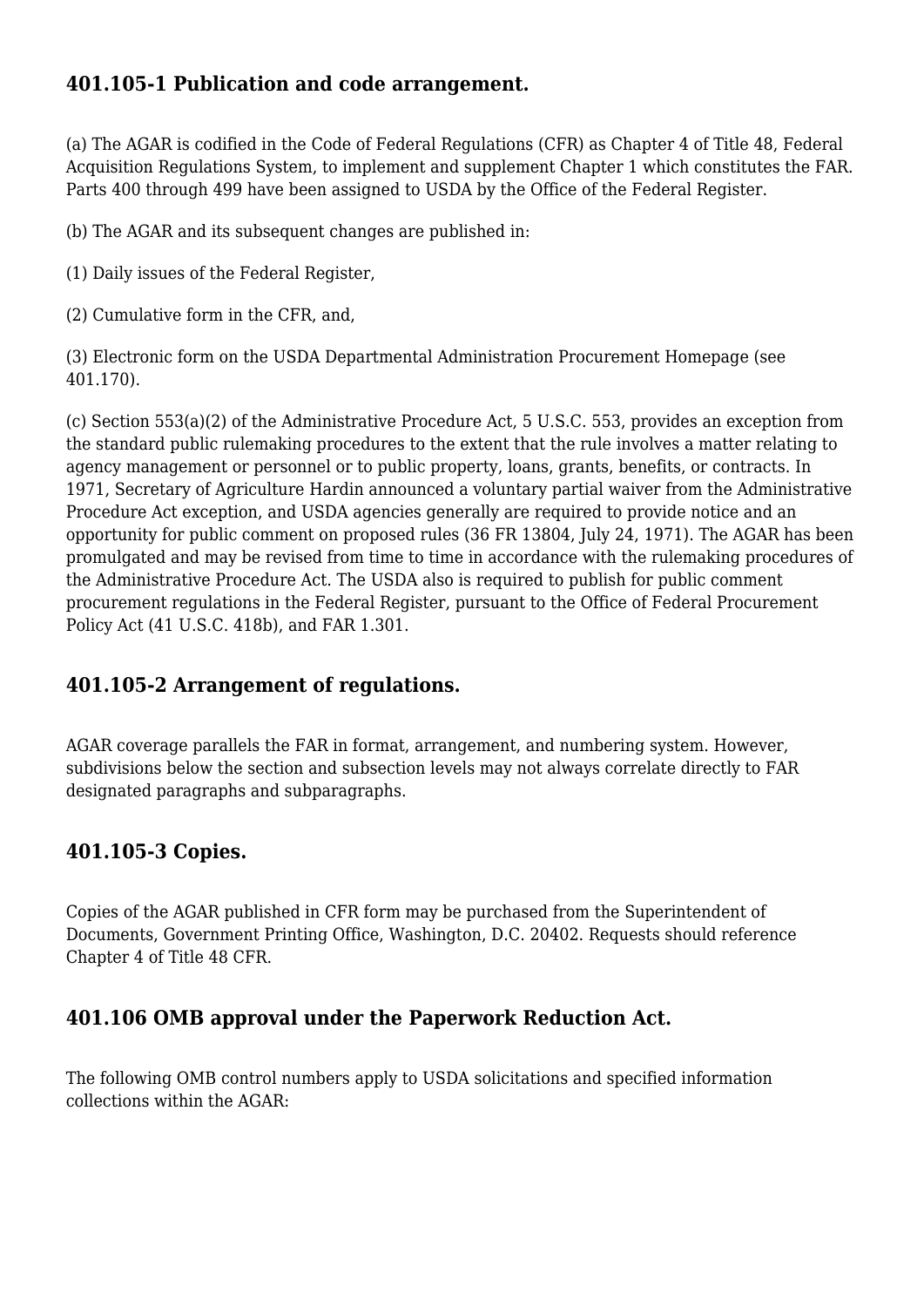|            | <b>AGAR segment OMB Control No.</b> |
|------------|-------------------------------------|
| 411.170    | 0505-0014                           |
| 415.2      | 0505-0013                           |
| 436.575    | 0505-0011                           |
| 437.110    | 0505-0015                           |
| 437.270    | 0505-0016                           |
| 452.211-1  | 0505-0014                           |
| 452.215-71 | 0505-0013                           |
| 452.236-75 | 0505-0011                           |
| 452.237-74 | 0505-0015                           |
| 452.237-76 | 0505-0016                           |

#### **401.170 Electronic access to regulatory information.**

The USDA Departmental Administration Procurement Homepage provides access to the AGAR, AGAR amendments (circulars), AGAR Advisories, and other USDA procurement policy and guidance in electronic form. The Internet address for the Procurement Homepage is URL *<http://www.usda.gov/procurement/>.*

### **Subpart 401.2 - Administration**

#### **401.201 Maintenance of the FAR.**

#### **401.201-1 The two councils.**

- (a) USDA's representative on the Civilian Agency Acquisition Council is designated by the SPE.
- (b) The Procurement Policy Division will coordinate proposed FAR revisions within USDA.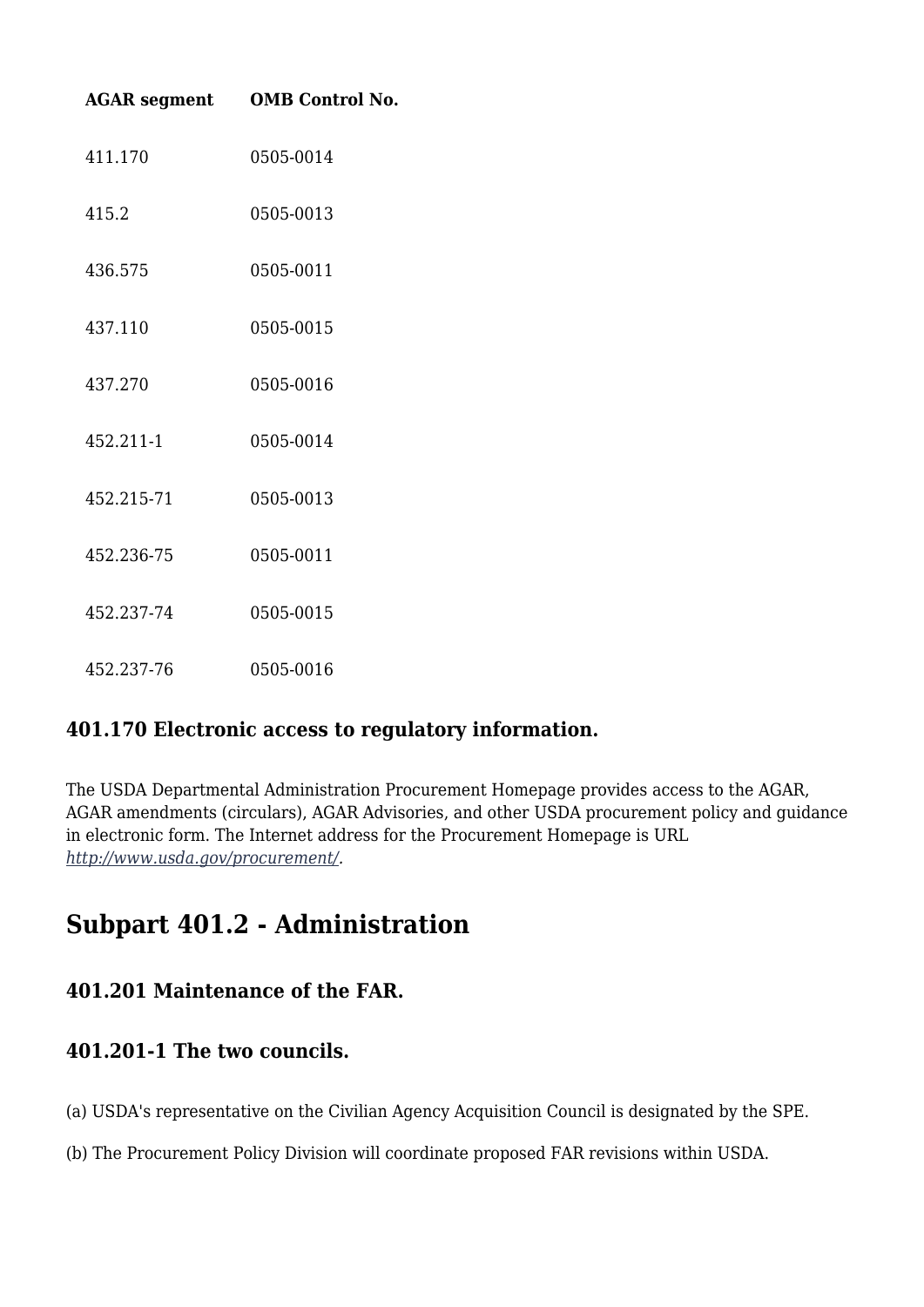## **Subpart 401.3 - Agency Acquisition Regulations**

#### **401.301 Policy.**

(a) The SPE, subject to the authorities in 401.103 and FAR 1.301, may issue and publish Departmental regulations, that together with the FAR, constitute Department-wide policies, procedures, solicitation provisions, and contract clauses governing the contracting process or otherwise controlling the relationship between USDA (including any of its contracting activities) and contractors or prospective contractors.

(b) Each designated head of a contracting activity (HCA) is authorized to issue or authorize the issuance of, at any organizational level, internal guidance which does not have a significant effect beyond the internal operating procedures of the activity, or a significant cost or administrative impact on offerors or contractors. Internal guidance issued by contracting activities will not be published in the Federal Register. HCA's shall ensure that the guidance, procedures, or instructions issued -

(1) Are consistent with the policies and procedures contained in this chapter;

(2) Follow the format, arrangement, and numbering system of this chapter to the extent practicable;

(3) Contain no material which duplicates, paraphrases, or is inconsistent with this chapter; and

(4) Are numbered and identified by use of alphabetical suffixes to the chapter number as follows:

- 4A [Reserved]
- 4B Agricultural Research Service.
- 4C Farm Service Agency.
- 4D Rural Development (mission area).
- 4E Food Safety and Inspection Service.
- 4F [Reserved]
- 4G Forest Service.
- 4H [Reserved]
- 4I Natural Resources Conservation Service.
- 4J [Reserved]
- 4K Food and Nutrition Service.
- 4L Animal and Plant Health Inspection Service.
- 4M [Reserved]
- 4N Departmental Administration.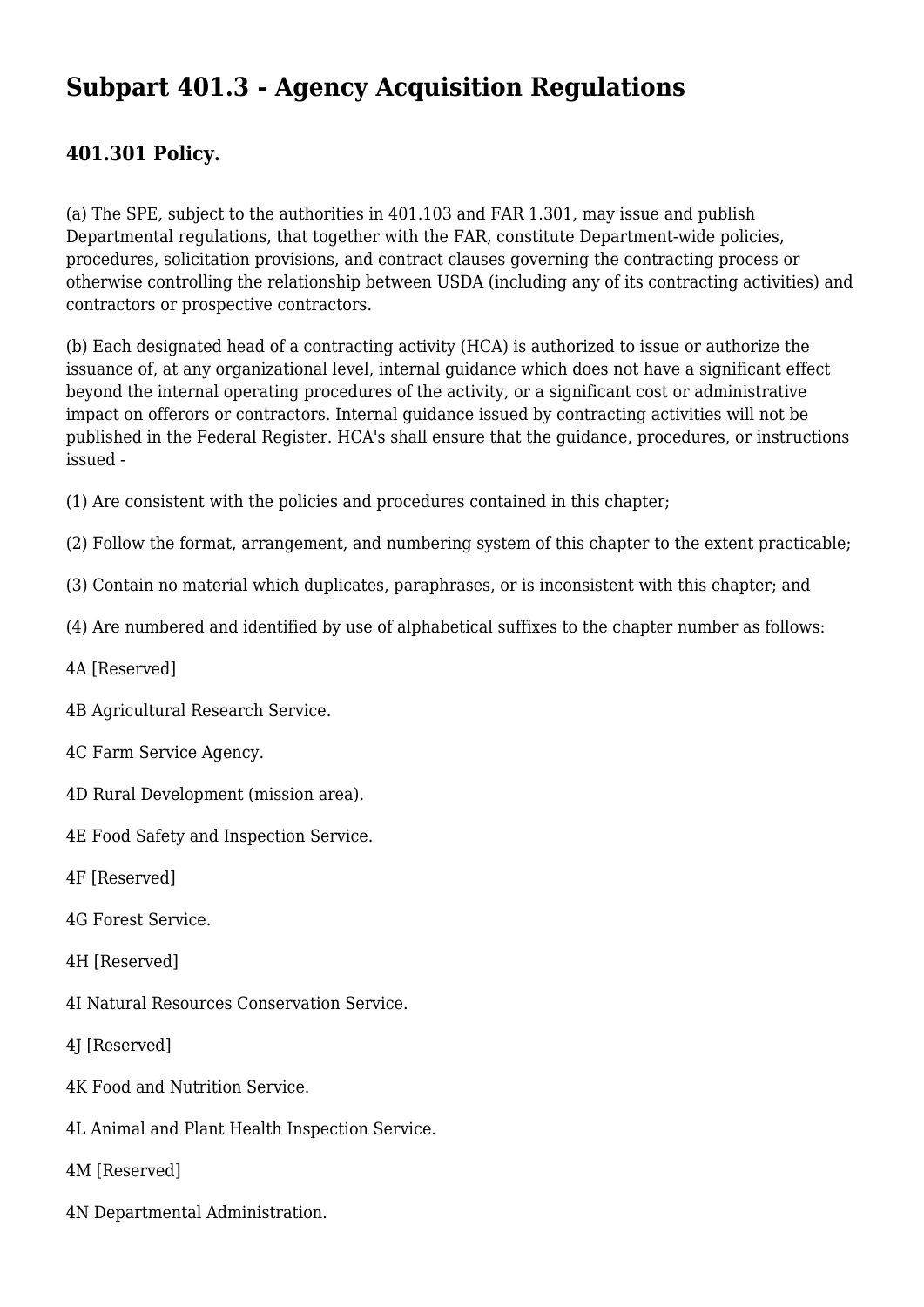4O-4P [Reserved]

4R Office of Inspector General.

4S [Reserved]

#### **401.304 Agency control and compliance procedures.**

(a) The AGAR System is under the direct oversight and control of the SPE, who is responsible for review and issuance of all Department-wide acquisition regulations published in the Federal Register to assure compliance with FAR part 1.

(b) The SPE is also responsible for review and issuance of unpublished, Department-wide internal guidance under the AGAR System.

(c) HCA's are responsible for establishment and implementation of formal procedures for oversight and control of unpublished internal guidance issued within the contracting activity to implement FAR or AGAR requirements. These procedures shall be subject to the review and approval by the SPE.

(d) The SPE is responsible for evaluating coverage under the AGAR System to determine applicability to other agencies and for recommending coverage to the FAR Secretariat for inclusion in the FAR.

(e) Recommendations for revision of existing FAR coverage or new FAR coverage shall be submitted by the HCA to the SPE for further action.

#### **401.370 Exclusions.**

Subject to the policies of FAR subpart 1.3, certain USDA acquisition policies and procedures may be excluded from the AGAR under appropriately justified circumstances, such as:

(a) Subject matter which is effective for a period less than 12 months.

(b) Subject matter which is instituted on an experimental basis for a reasonable period.

(c) Acquisition procedures instituted on an interim basis to comply with the requirements of statute, regulation, Executive Order, OMB Circular, or OFPP Policy Letter.

#### **401.371 AGAR Advisories.**

The SPE may issue AGAR Advisories, consistent with the policies of the FAR and the AGAR, for the following purposes:

(a) To communicate Department-wide policy and/or procedural guidance to contracting activities;

(b) To delegate to procurement officials authority to make determinations or to take action to implement the policies of the FAR or the AGAR; and,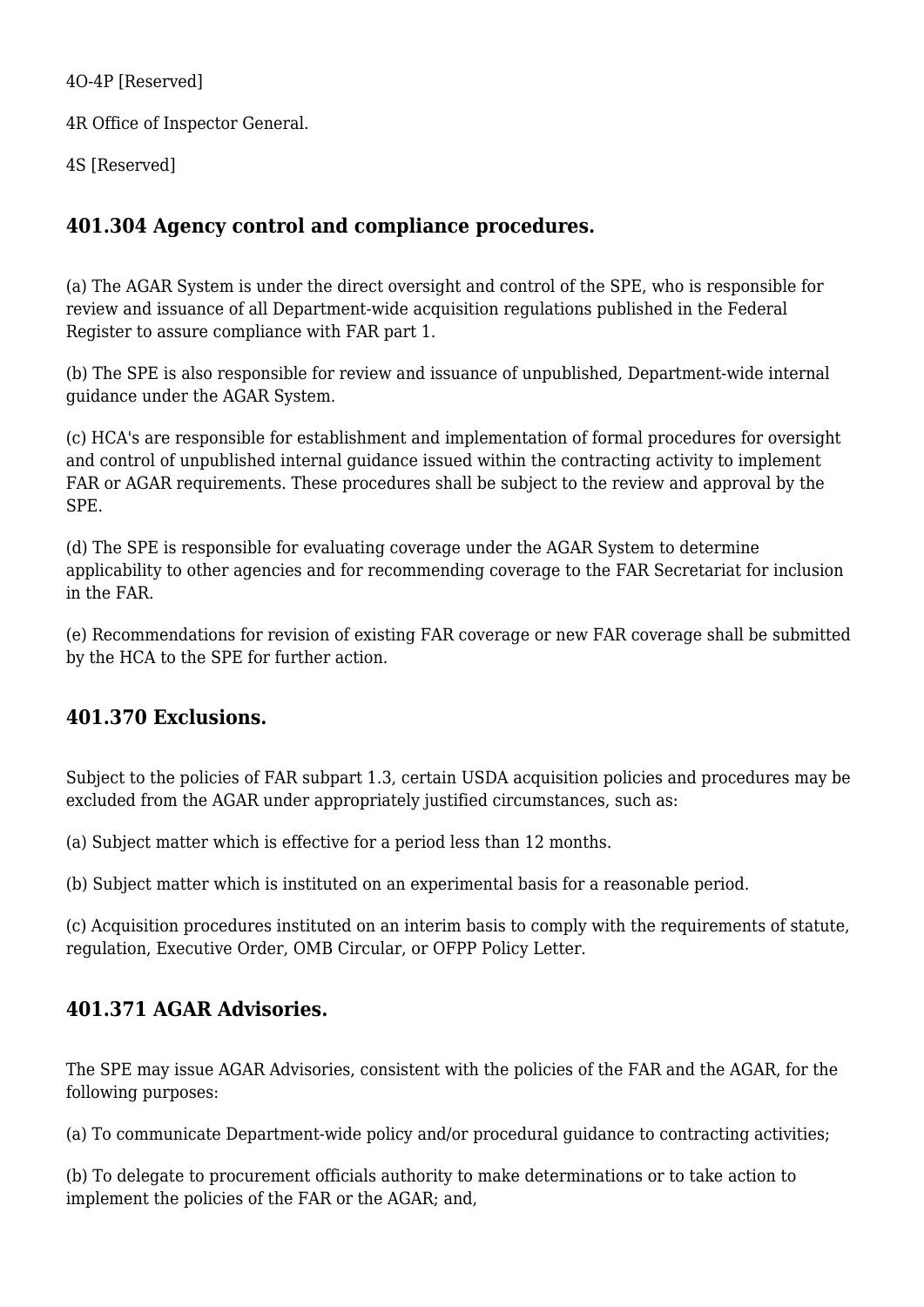(c) To establish internal policy and procedures on an interim basis, prior to incorporation in the AGAR or in a Departmental Directive.

(d) AGAR Advisories are only available in electronic format on the USDA Procurement Web site at *<http://www.usda.gov/procurement/>.*

#### **401.372 Departmental directives.**

Subject to the policies of FAR 1.3, USDA from time to time may issue internal directives to establish procedures, standards, guidance, or methods of performing duties, functions, or operations. Such directives include Departmental Regulations (DR's), Departmental Notices, and Secretary's Memoranda.

### **Subpart 401.4 - Deviations From the FAR and AGAR**

#### **401.402 Policy.**

Requests for authority to deviate from the provisions of the FAR or the AGAR shall be submitted in writing as far in advance as the exigencies of the situation will permit. Each request for deviation shall contain the following:

(a) A statement of the deviation desired, including identification of the specific paragraph number(s) of the FAR and AGAR;

(b) The reason why the deviation is considered necessary or would be in the best interest of the Government;

(c) If applicable, the name of the contractor and identification of the contract affected;

(d) A statement as to whether the deviation has been requested previously and, if so, circumstances of the previous request;

(e) A description of the intended effect of the deviation;

(f) A statement of the period of time for which the deviation is needed; and

(g) Any pertinent background information which will contribute to a full understanding of the desired deviation.

#### **401.403 Individual deviations.**

In individual cases, deviations from either the FAR or the AGAR will be authorized only when essential to effect a necessary acquisition or where special circumstances make such deviations clearly in the best interest of the Government. Except for cost principles, HCA's may approve individual deviations from the AGAR, after coordinating with the General Counsel and the SPE. No deviations from the FAR or AGAR may be authorized at the contracting office level. A copy of each deviation and its supporting documentation shall be provided to the SPE. Deviations from the FAR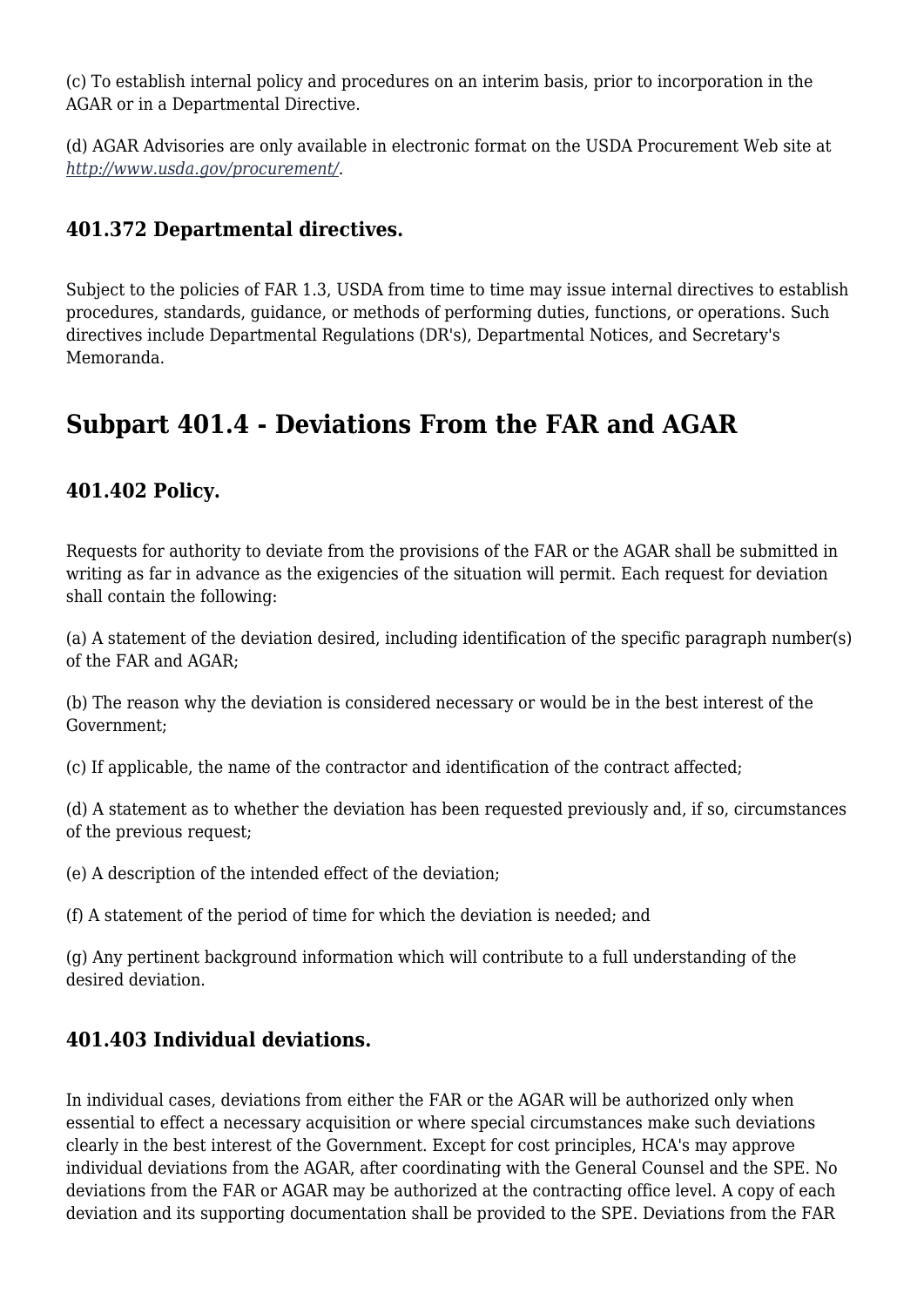shall not be made unless such action is authorized by the SPE after consultation with the Office of the General Counsel and any other appropriate office, on the basis of a written justification stating clearly the special circumstances involved.

#### **401.404 Class deviations.**

Where deviations from the FAR or AGAR are considered necessary for classes of contracts, requests for authority to deviate shall be submitted in writing to the SPE for approval. The SPE may authorize class deviations from the FAR without consulting the Chairperson of the Civilian Agency Acquisition Council where urgency precludes consultation. The SPE shall subsequently inform the Chairperson of the Civilian Agency Acquisition Council of the deviation including the circumstances under which it was required.

## **Subpart 401.6 - Contracting Authority and Responsibilities**

#### **401.601 General.**

(a) The authority and responsibility vested in the Secretary to manage USDA's acquisition function is delegated through the Assistant Secretary for Administration to the SPE. This broad authority includes, but is not limited to, the following responsibilities:

(1) Prescribing and publishing Departmental acquisition policies, regulations, and procedures.

(2) Taking any necessary actions consistent with policies, regulations, and procedures with respect to purchases, contracts, leases, and other transactions.

(3) Designating contracting officers.

(4) Establishing clear lines of contracting authority.

(5) Evaluating and monitoring the performance of USDA's acquisition system.

(6) Managing and enhancing career development of the contracting work force.

(7) Participating in the development of Government-wide acquisition policies, regulations, and standards; and determining specific areas where government-wide performance standards should be established and applied.

(8) Determining areas of Department-unique standards and developing unique Department-wide standards.

(9) Certifying to the Secretary that the acquisition system meets approved standards.

(b) The SPE may delegate contracting authority to the Heads of Contracting Activities (HCA's) and the responsibility to manage their acquisition function.

(c) Unless prohibited by the FAR, the AGAR, or by other applicable statutes and regulations, the SPE may redelegate to HCA's the authority to make determinations as the agency head in order to implement the policies and procedures of the FAR. Such delegations shall be in writing, but need not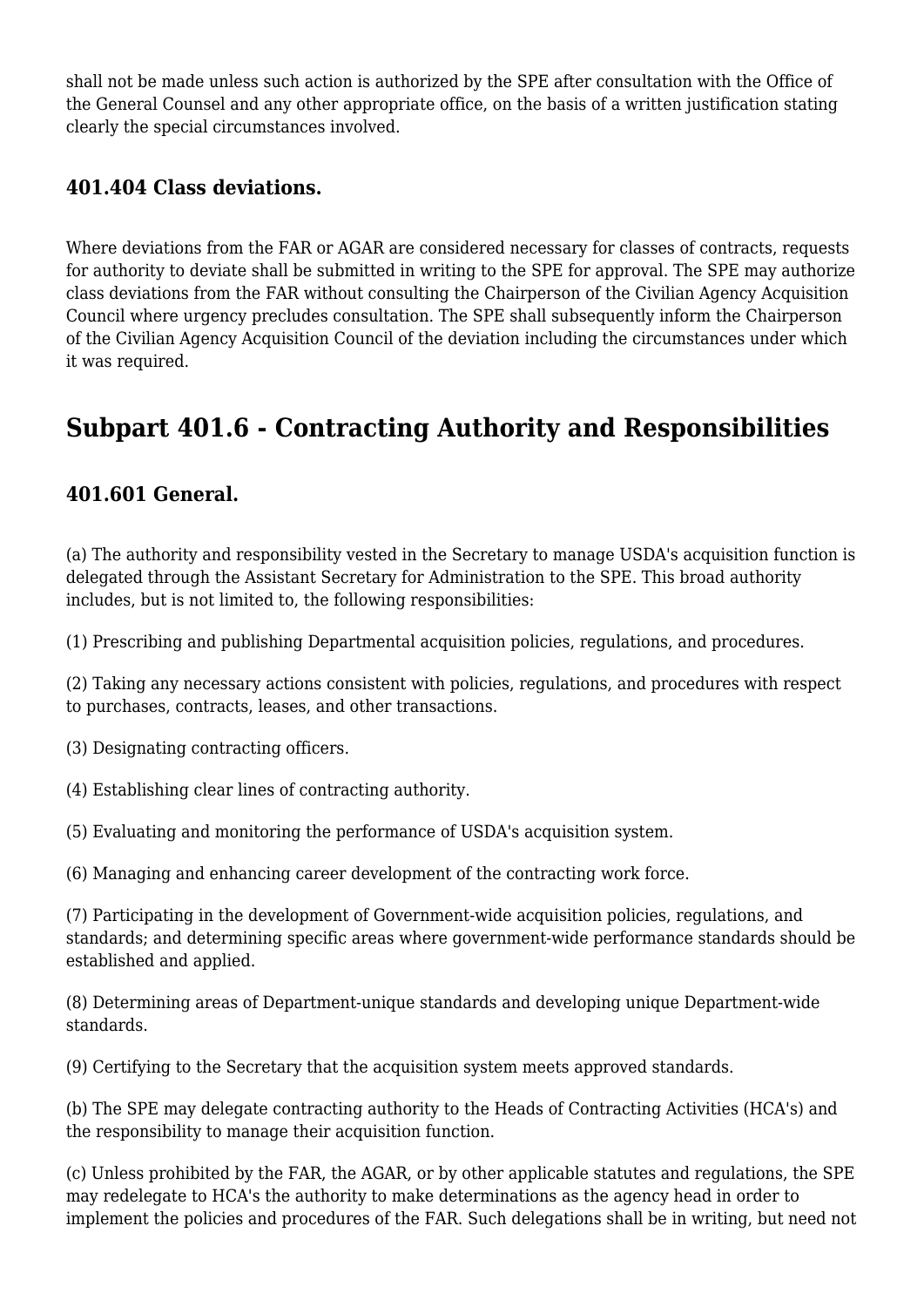be published.

(d) Unless prohibited by the FAR, the AGAR, or by other applicable statutes or regulations, each HCA may designate one individual from the contracting activity to carry out the functions of the HCA (HCAD). The HCAD may exercise all authority delegated to the HCA.

### **401.602 Contracting officers.**

#### **401.602-3 Ratification of unauthorized commitments.**

(a) *Definitions. Ratification,* as used in this section, means the signed, documented action taken by an authorized official to approve and sanction a previously unauthorized commitment.

*Unauthorized commitment,* as used in this section, means an agreement made by a Government representative who lacked the authority to enter into a contract on behalf of the Government.

(b) *Policy.* The HCA may delegate ratification authority to the chief of the contracting office.

(c) *Procedure.* Whenever an official of the cognizant contracting activity who is authorized to ratify unauthorized commitments learns that a person or firm has assumed work as a result of an unauthorized commitment, that official shall take the following actions:

(1) Immediately inform any person who is performing work as a result of an unauthorized commitment that the work is being performed at that person's risk;

(2) Inform the individual who made the unauthorized commitment of the seriousness of the act and the possible consequences;

(3) Ensure that the individual who made the unauthorized commitment furnishes all records and documents concerning the commitment and a complete, written statement of facts, including, but not limited to: a statement as to why a contracting officer was not used; why the vendor was selected and a list of sources considered; a description of work to be performed or products to be furnished; the estimated or agreed price; whether an appropriation is available for the work; and whether performance has begun. Under exceptional circumstances, such as when the individual who made the unauthorized commitment is no longer available to attest to the circumstances of the unauthorized commitment, the ratifying official may waive these requirements; and

(4) Decide whether ratification is proper and proceed as follows:

(i) If ratification is not justifiable, provide the cognizant program office, contracting office, and the unauthorized contractor with an explanation of the decision not to ratify.

(ii) If ratification appears adequately justified, ratify the action and retain or assign the contract to a successor contracting officer if necessary.

(iii) Maintain related approval, decisional, and background documents in the contract file for audit purposes.

(iv) Notify the cognizant program supervisor or line officer about the final disposition of the case; the notification may include a recommendation that the unauthorized commitment should be further considered a violation of USDA's employee conduct regulations.